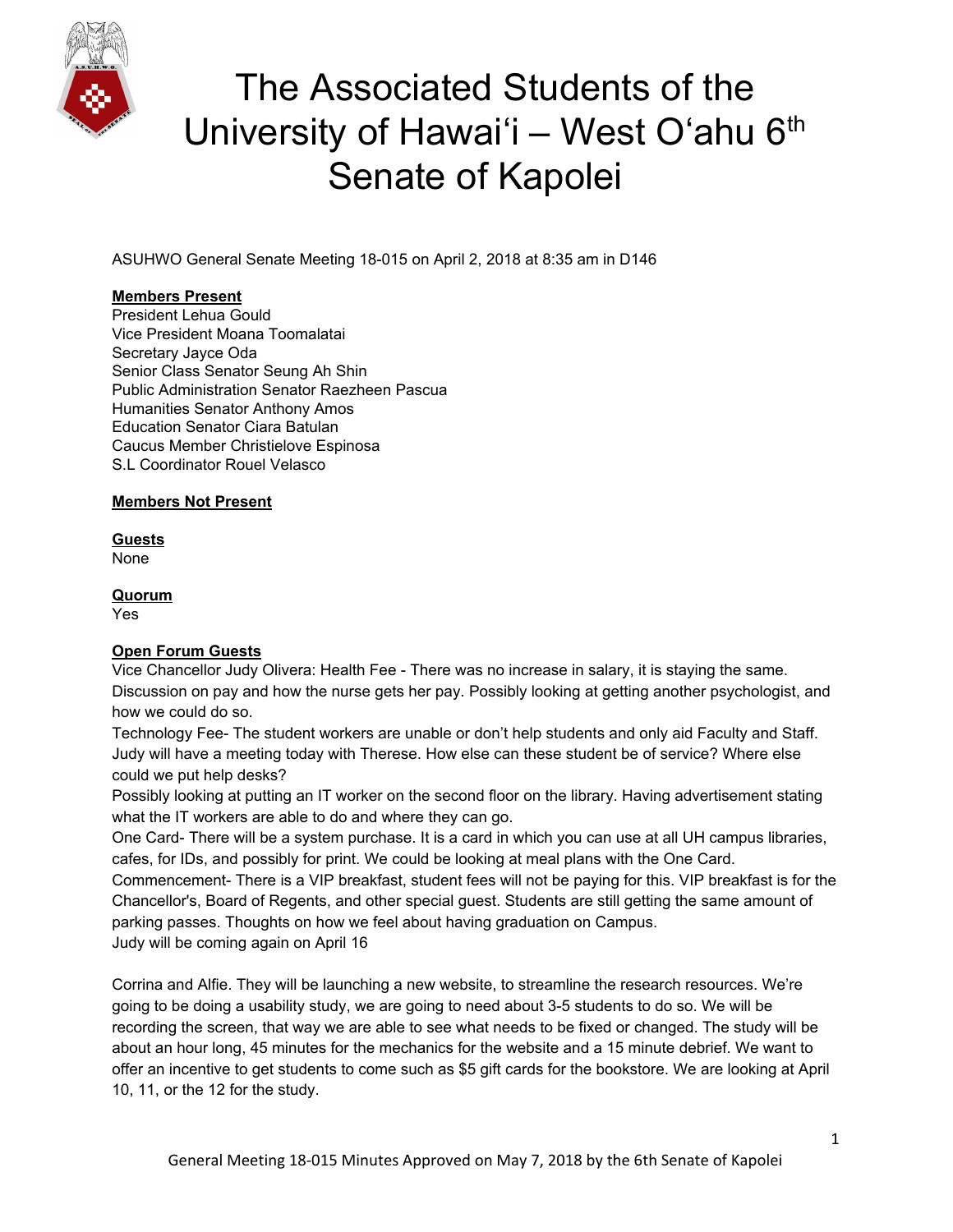

ASUHWO: We will be looking at the amount of gift cards we have available and get back to you.

#### **Reading of Agenda**

**To approve the Minutes for Meeting 18-013 Motion: Moana Toomalatai Second: Ciara Batulan Vote: Unanimous**

**To approve the Minutes for Meeting 18-014 Motion: Ciara Batulan Second: Moana Toomalatai Vote: Unanimous Amendment: Change Rae seat to Public Admin. Senator.**

**To approve the Agenda for Meeting 18-015 Motion: Moana Toomalatai Second: Jayce Oda Vote: Amendments: Change the Meeting numbers to, 18-013, 18-014, 18-015**

## **Internal Reports**

1. President

I meet with Judy last week and she shared some information and that she would talk to Ryan and come and speak with us today.

2. Vice President

Talked to some of the senators about their initiative and everything should be updated in the team drive.

3. Secretary

I did finish the minutes and I am working on updating the website with the minutes and as need

be.

- 4. Treasurer
- 5. Advisors
	- a. Student Life Coordinator

Impact survey on the strategies is due today and I hope you guys completed it. There will be an LRDP showing from 2:00-3:30. Election is still happening for next week, and I will be sending that to Therese. Final deadline for the student leadership awards is tomorrow.

- 6. Standing Committee Reports
	- a. Budget and Finance No new report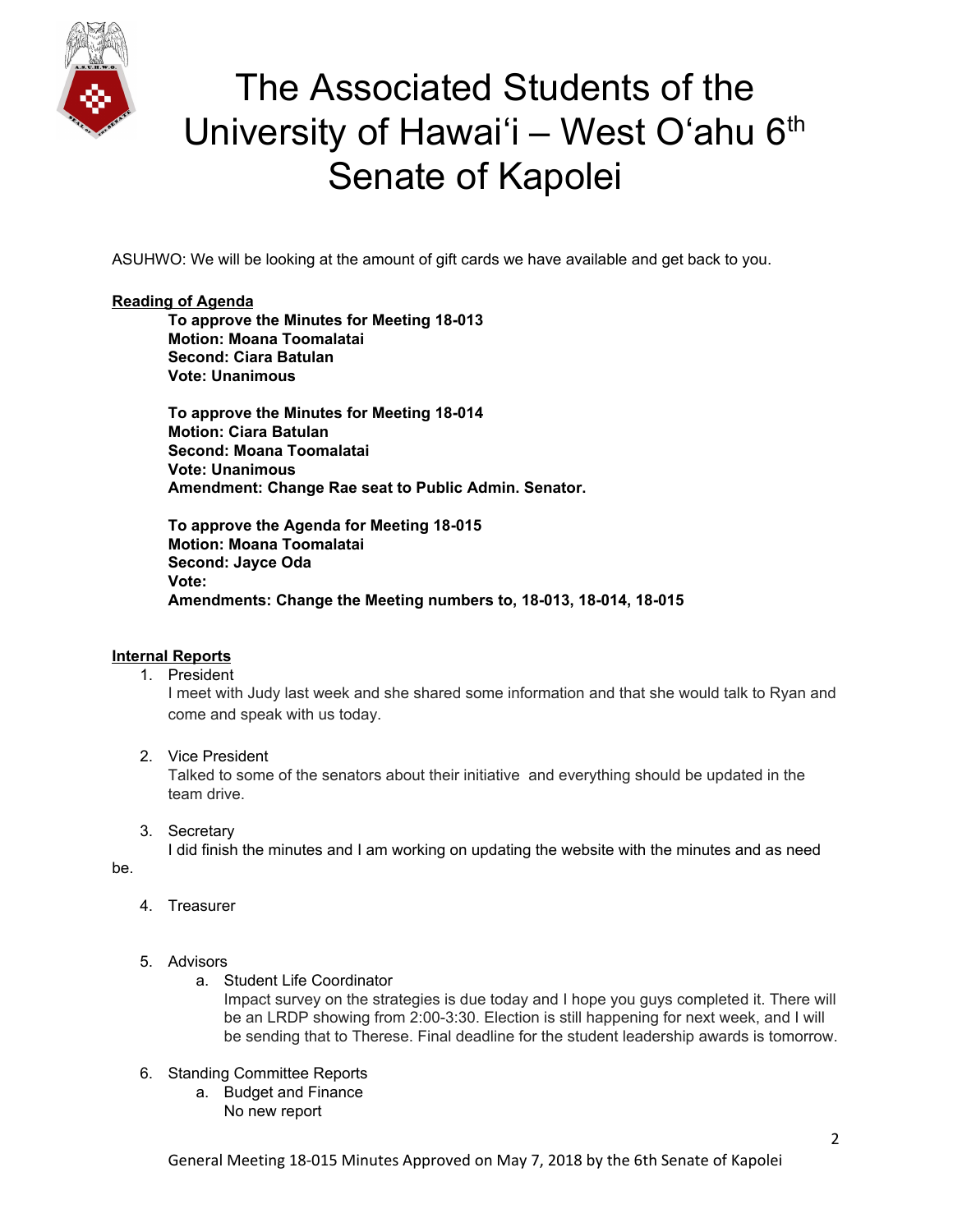

b. Activities

We are going to have a meeting today just to prep for west fest on Wednesday.

c. Legislative

We went over the last RESOs that Christielove brought, the next meeting will be looking at changing bylaws for stipend awarding for the next ASUHWO group.

## 7. Ad Hoc Committees

a. Elections Committee

Be sure to sign up for pizza elections in the team drive. Jayce if you could post the flyers for the elections once they are finalized.

b. Transition Committee

Working on a date to meet with new senators, could be on May 7. Will be adding a few questions for the worksheets, and make sure to complete both incoming and outgoing worksheets, they are both on the team drive.

## 8. Senators Report

- a. Senior Class Senator No new report other than the transition committee.
- b. Public Administration Senator I have created a new initiative, I have started a discussion for more in person classes. Rouel can refer Rae to other people for her to talk to about more in person classes.
- c. Social Sciences Senator

Looking at the lending library, and how to choose which classes and books and the amount of books we should purchase. Looking at making a scale of  $X$  amount students = X amount of books purchased. Getting a base for the amount of money we can allocate for the lending library.

d. Education Division Senator

Going to meet with Dr. Kamai, and waiting to see what happens with the Resolution. There's an issue with some teachers who applied for the TEACH grant, but because of the provider of the grants, it is turning into a loan due to miscommunication and paperwork errors. There are some teachers who receive the grant without any repercussions.

9. Caucus Ambassador

The next meeting will be on April 17. Waiting on the okay to send out the resolutions, and for the quantification.

Campus Committee Report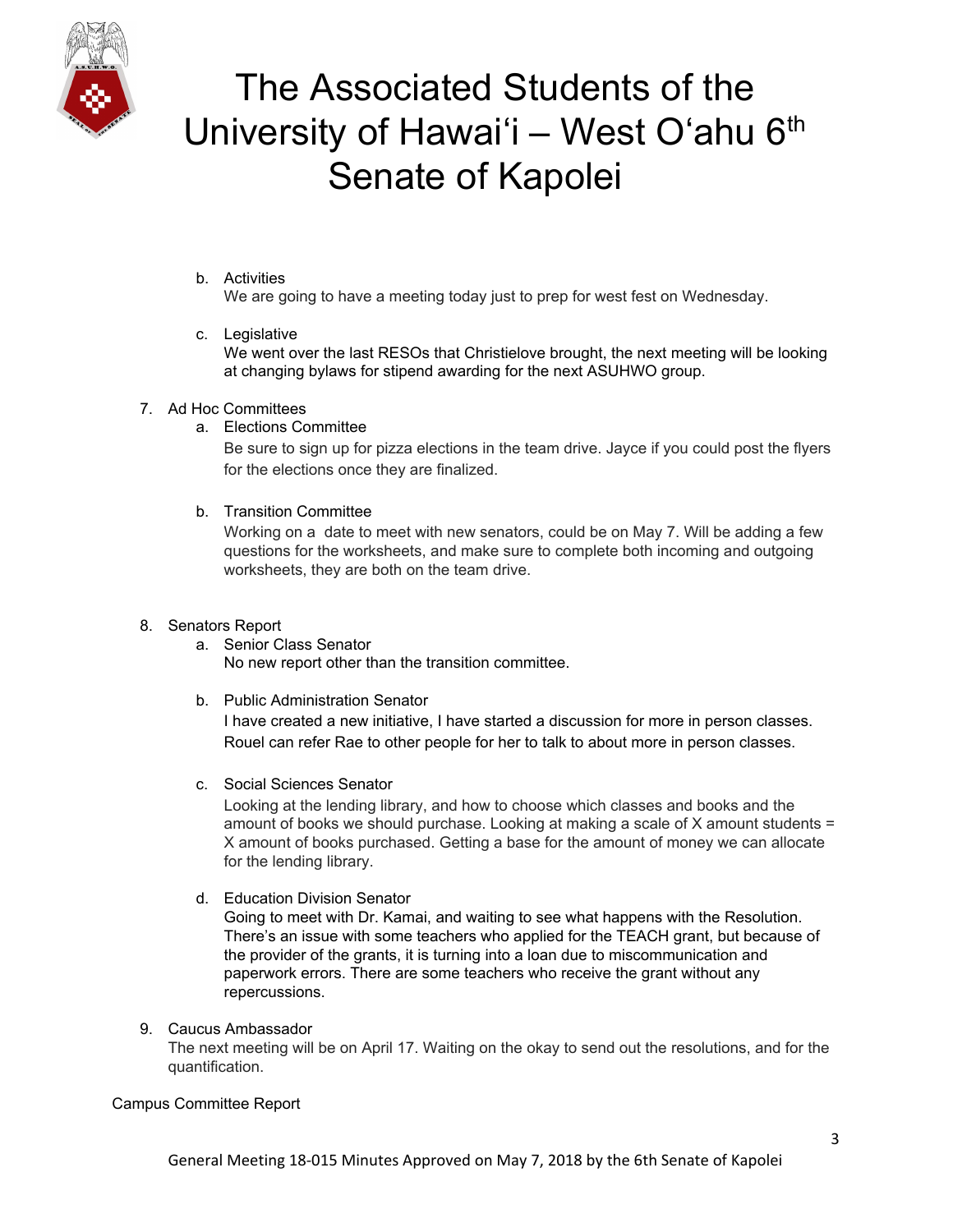

- a. Health,Transportation and Technology (HTT)Committee No new report
- b. Senior Staff Committee
- c. Faculty Senate Committee Meeting this Friday.
- d. LRDP
	- i. IAELF Master Strategic Work Group No new report.
	- ii. Land/Facilities Work Group No new report.
	- iii. Long Range Academic Work Group No new report.
	- iv. Enrollment Management Work Group No new report.

Survey for feedback is due today.

- e. UHWO Art Committee
- f. OER Committee
- g. Commencement Committee Meeting will be this Wednesday.

## **Unfinished Business**

- 1. Spring 2018 General Elections Candidates No further discussion.
- 2. SR 18-02 Approved
- 3. SR 18-03 **Motion: to approve SR 18-03 Motion by: Anthony Amos Seconded by: Jayce Oda**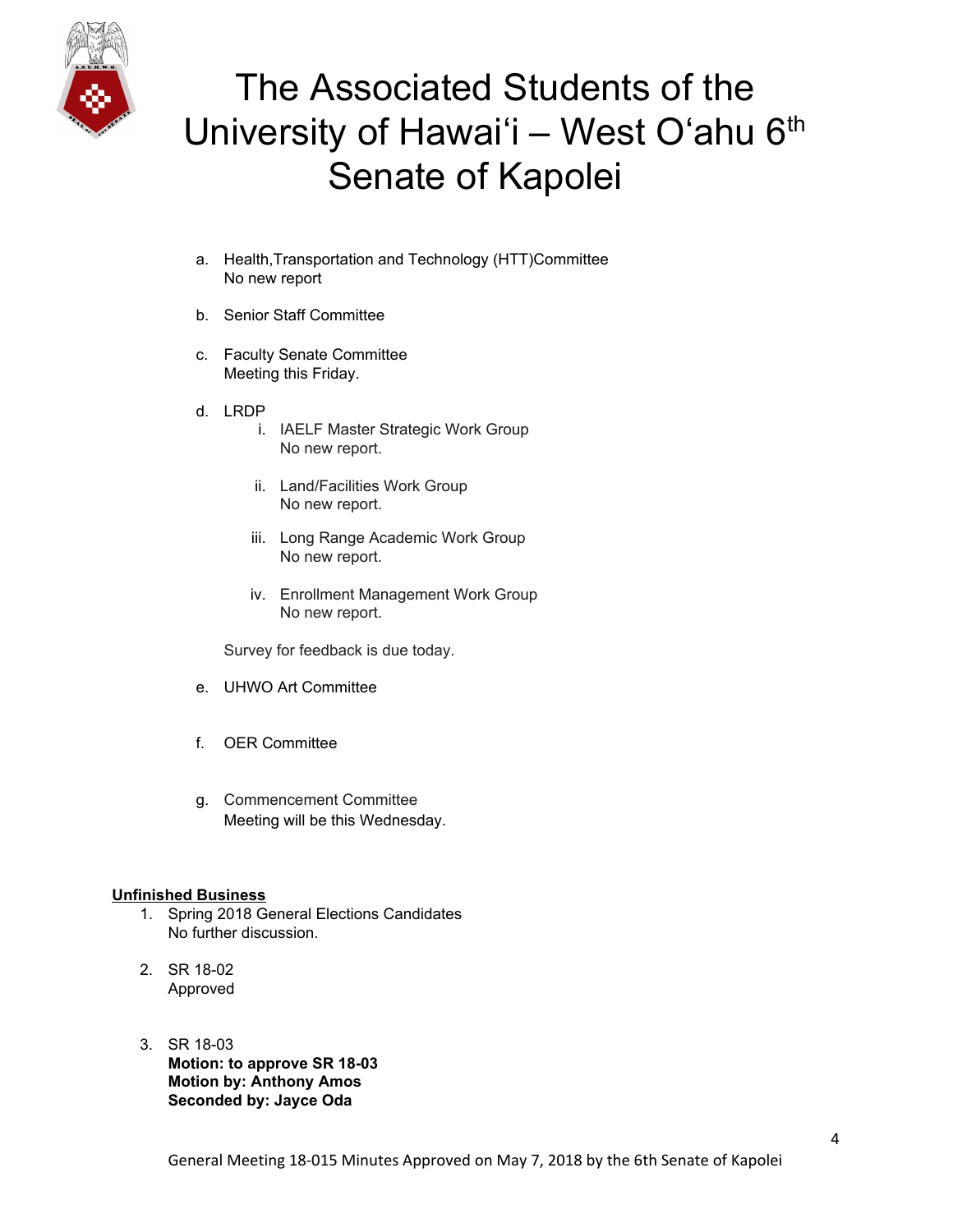

**Vote: Unanimous**

**Amendments: Delete ", it" and "i" from 5th "WHEREAS" statement Delete "the oppression or" from 1st "BE IT RESOLVED" statement Delete "C" and "e" from 2nd "BE IT RESOLVED" statement Delete "the three flag poles of all different heights, all be demolished except for the one in which a second flag pole will be build to accompany it at the same exact; and" from 3rd "BE IT RESOLVED" statement Delete "BE IT RESOLVED that the demolishing and construction of the poles will be completed by the spring semester of the year 2020; and" from the 4st 'BE IT RESOLVED" statement Delete "single" from the 5th "BE IT RESOLVED" statement**

- 4. SB 18-03 Approved
- 5. SB 18-04 for Special Order Approved.
- 6. Pueo Awards Nominations and Ceremony Only one nomination, which is fine because we don't want to nominate the same people twice. **Motion: to approve Oriana to receive the volunteerism award. Vote: Roll call**

Slides for our google doc is a reflection of our own position, and must be completed by Sunday.

## **New Business**

1. SR 18-02 Chancellor Support Chancellor Benham is in support to have only two flag poles, and to fly both the American Flag

and the Hawaii State flag at the same height.

## **Announcements and Open Forum**

Rebecca is going to have a meeting regarding events the week before finals. Night Owl Nook will take place from April 24 - April 26. April 26, Thursday, hours could be from 7pm-2am. April 25 and April 24 hours from 10pm-1am.

**Meeting Adjournment at 10:45am Motioned by: Anthony Seconded by: Ciara**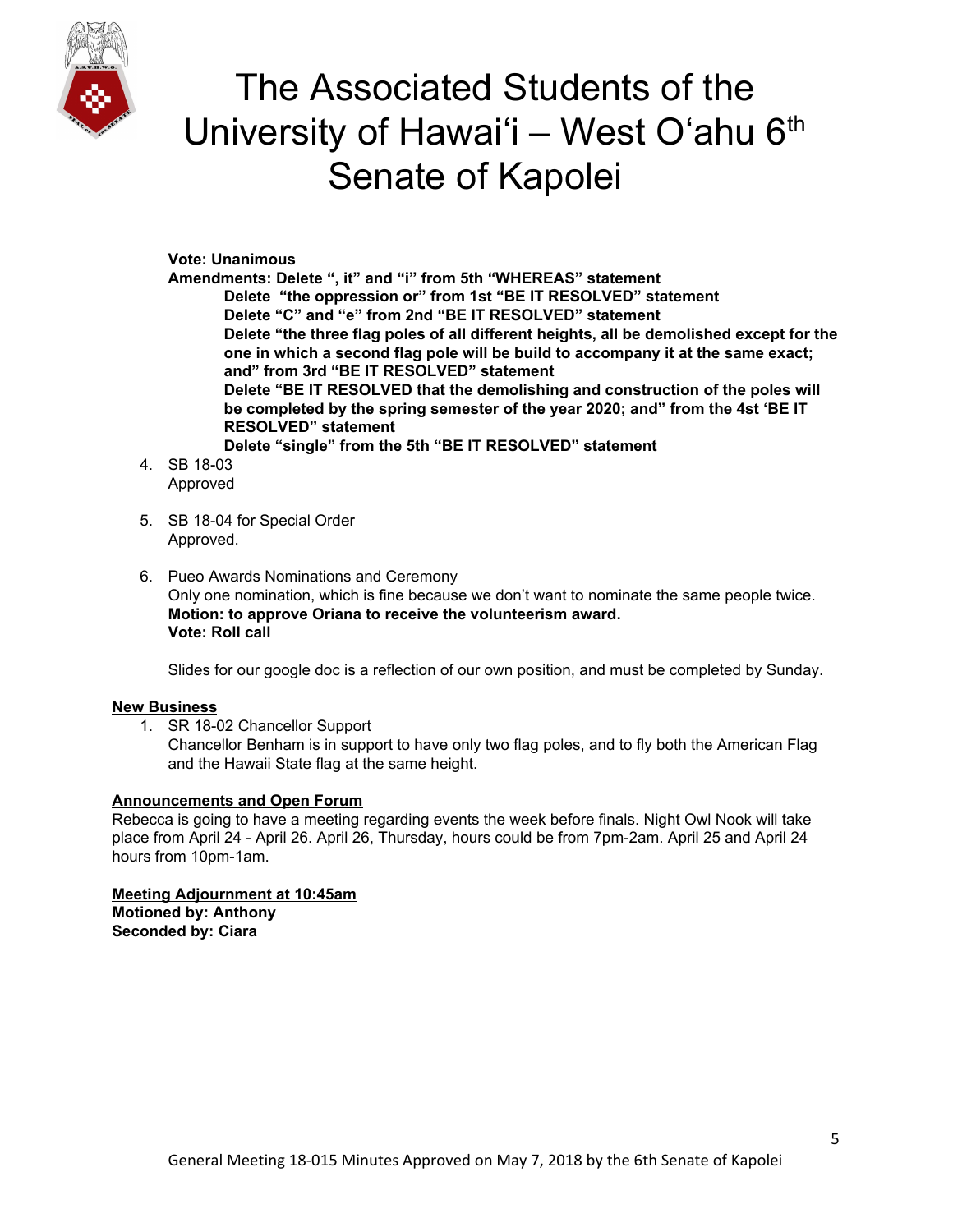

## **Voting Record**

| Voting Record for General Meeting 18-015,  |    |     |         |         |
|--------------------------------------------|----|-----|---------|---------|
| Approval of Agenda and Minutes: To approve |    |     |         |         |
| the Minutes for General Meeting 18-013     |    |     |         |         |
| Name                                       | Ye | Nay | Abstain | Vote By |
|                                            | а  |     |         | Proxy   |
| Moana                                      | X  |     |         | N/A     |
| Toomalatai                                 |    |     |         |         |
| Jayce Oda                                  | X  |     |         | N/A     |
| Seung Ah<br>Shin                           | X  |     |         | N/A     |
| Raezheen                                   | X  |     |         | N/A     |
| Pascua                                     |    |     |         |         |
| Anthony                                    | X  |     |         | N/A     |
| Amos                                       |    |     |         |         |
| Ciara Batulan                              | X  |     |         | N/A     |

| Voting Record for General Meeting 18-014,<br>Approval of Agenda and Minutes: To approve<br>the Minutes for General Meeting 18-014 |    |     |         |         |
|-----------------------------------------------------------------------------------------------------------------------------------|----|-----|---------|---------|
| Name                                                                                                                              | Ye | Nay | Abstain | Vote By |
|                                                                                                                                   | а  |     |         | Proxy   |
| Moana                                                                                                                             | X  |     |         | N/A     |
| Toomalatai                                                                                                                        |    |     |         |         |
| Jayce Oda                                                                                                                         | X  |     |         | N/A     |
| Seung Ah<br>Shin                                                                                                                  | X  |     |         | N/A     |
| Raezheen                                                                                                                          | X  |     |         | N/A     |
| Pascua                                                                                                                            |    |     |         |         |
| Anthony                                                                                                                           | X  |     |         | N/A     |
| Amos                                                                                                                              |    |     |         |         |
| lCiara Batulan l                                                                                                                  | x  |     |         | N/A     |

| Voting Record for General Meeting 18-014,  |    |     |                   |       |
|--------------------------------------------|----|-----|-------------------|-------|
| Approval of Agenda and Minutes: to approve |    |     |                   |       |
| the Agenda for General Meeting 18-015      |    |     |                   |       |
| Name                                       | Ye | Nay | Abstain   Vote By |       |
|                                            | а  |     |                   | Proxy |